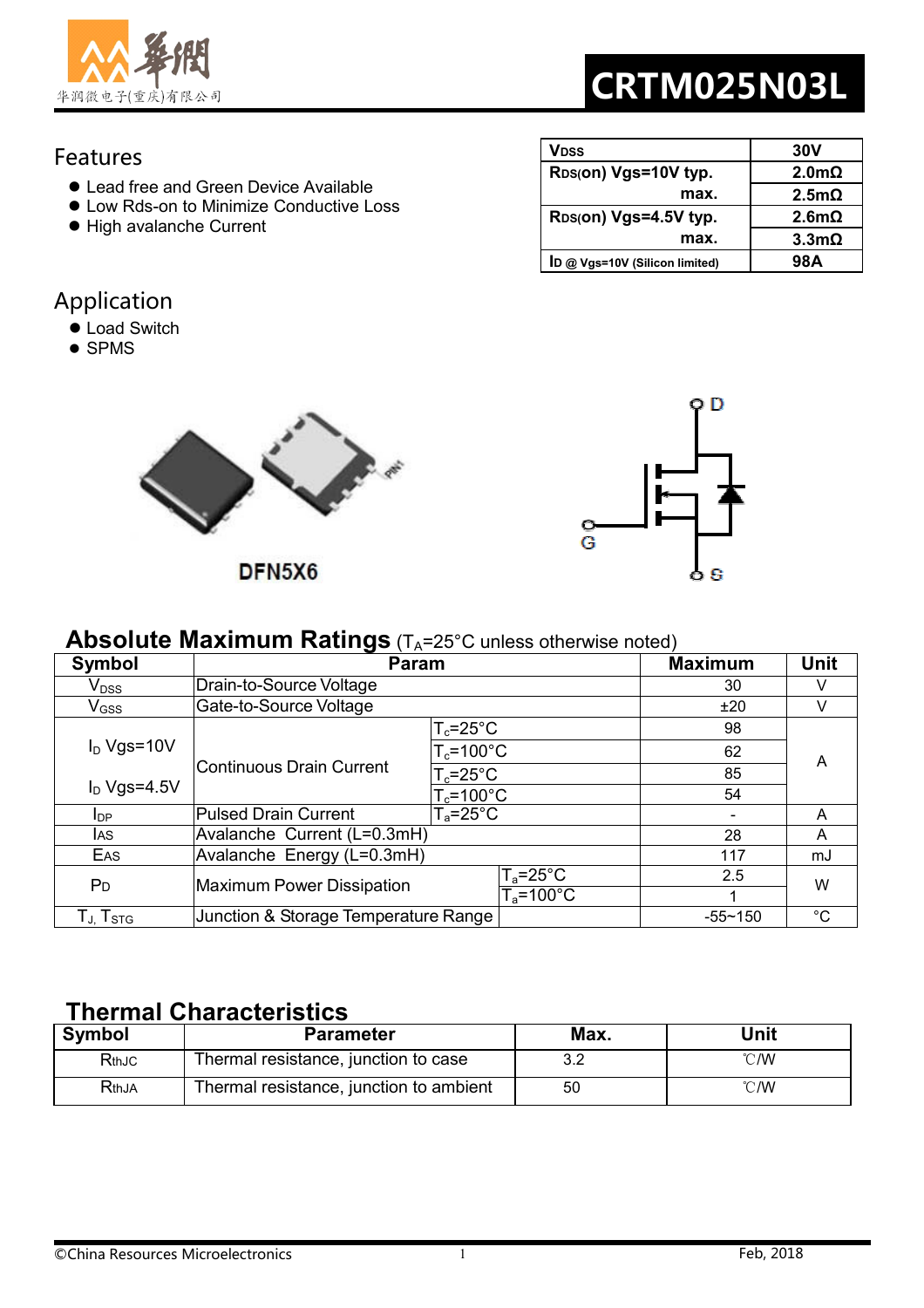

### **Electrical Characteristics** (TA=25°C unless otherwise noted)

| Symbol                              | <b>Parameter</b>                           | $\sim$ . This are the control of the motor $\sim$<br><b>Test Conditions</b> | Min. | <b>Typ</b>               | Max.         | Unit              |
|-------------------------------------|--------------------------------------------|-----------------------------------------------------------------------------|------|--------------------------|--------------|-------------------|
| <b>Static Characteristics</b>       |                                            |                                                                             |      |                          |              |                   |
| $\overline{\text{BV}_{\text{DSS}}}$ | Drain-Source Breakdown<br>Voltage          | $V_{GS}$ =0V, I <sub>D</sub> =250uA                                         | 30   |                          |              | $\overline{\vee}$ |
| $I_{DSS}$                           | Zero Gate Voltage Drain<br>Current         | $V_{DS} = 30V$ , $V_{GS} = 0V$                                              |      |                          | $\mathbf{1}$ | uA                |
| $V_{GS(th)}$                        | <b>Gate Threshold Voltage</b>              | $V_{DS}$ = $V_{GS}$ , I <sub>D</sub> =250uA                                 | 1.3  | $\overline{\phantom{0}}$ | 2.3          | V                 |
| $I_{GSS}$                           | Gate Leakage Current                       | $V_{GS}$ = $\pm$ 20V, V <sub>DS</sub> =0V                                   | —    | $\overline{\phantom{0}}$ | ±100         | nA                |
| $R_{DS(on)}$                        | Drain-Source On-Resistance                 | $V_{GS}$ =10V, $I_D$ =50A<br>$V_{GS} = 4.5V, I_D = 40A$                     |      | 2.0<br>2.6               | 2.5<br>3.3   | $m\Omega$         |
| Gfs                                 | <b>Forward Transconductance</b>            | VDS=5V, ID=70A                                                              |      | 153                      |              | S                 |
|                                     | <b>Diode Characteristics</b>               |                                                                             |      |                          |              |                   |
| $V_{SD}$                            | <b>Diode Forward Voltage</b>               | $I_{SD}$ =70A, $V_{GS}$ =0V                                                 |      | 0.9                      | 1.3          | $\mathbf V$       |
| $\mathsf{ls}$                       | <b>Diode Continuous Forward</b><br>Current |                                                                             |      |                          | 24           | A                 |
| $t_{rr}$                            | <b>Reverse Recovery Time</b>               | $IS = 50A$ ,                                                                |      | 27                       |              | nS                |
| $Q_{rr}$                            | <b>Reverse Recovery Charge</b>             | $di/dt = 100A/us$                                                           |      | 16                       |              | nC                |
|                                     | <b>Dynamic Characteristics</b>             |                                                                             |      |                          |              |                   |
| $R_G$                               | <b>Gate Resistance</b>                     | $V_{GS}$ =0V, $V_{DS}$ =0V,<br>Frequency=1MHz                               |      | 2.5                      |              | Ω                 |
| $C_{iss}$                           | Input Capacitance                          |                                                                             | —    | 6120                     | —            |                   |
| $C_{\rm oss}$                       | <b>Output Capacitance</b>                  | $VGS=0V,$<br>$VDS=15V,$                                                     |      | 704                      |              | pF                |
| $C_{\text{rss}}$                    | <b>Reverse Transfer</b><br>Capacitance     | $F=1MHz$                                                                    |      | 638                      |              |                   |
| $t_{d(on)}$                         | Turn-On Delay Time                         |                                                                             |      | 51                       |              |                   |
| $t_{r}$                             | <b>Rise Time</b>                           | $VDS=15V$ ,<br>$ID=20A$ ,                                                   |      | 107                      |              |                   |
| $t_{d(\text{off})}$                 | <b>Turn-Off Delay Time</b>                 | $Rg=3 \Omega$ ,                                                             |      | 95                       |              | nS                |
| $t_f$                               | <b>Fall Time</b>                           | <b>VGS=4.5V</b>                                                             |      | 73                       |              |                   |
| <b>Gate Charge Characteristics</b>  |                                            |                                                                             |      |                          |              |                   |
| $Q_{g}$                             | <b>Total Gate Charge</b>                   | $VDS=15V$ ,                                                                 |      | 52                       |              |                   |
| $Q_{gs}$                            | Gate-to-Source Charge                      | $VGS=4.5V$ ,                                                                |      | 16                       |              | nC                |
| $Q_{gd}$                            | Gate-to-Drain Charge                       | $ID=50A$                                                                    |      | 23                       |              |                   |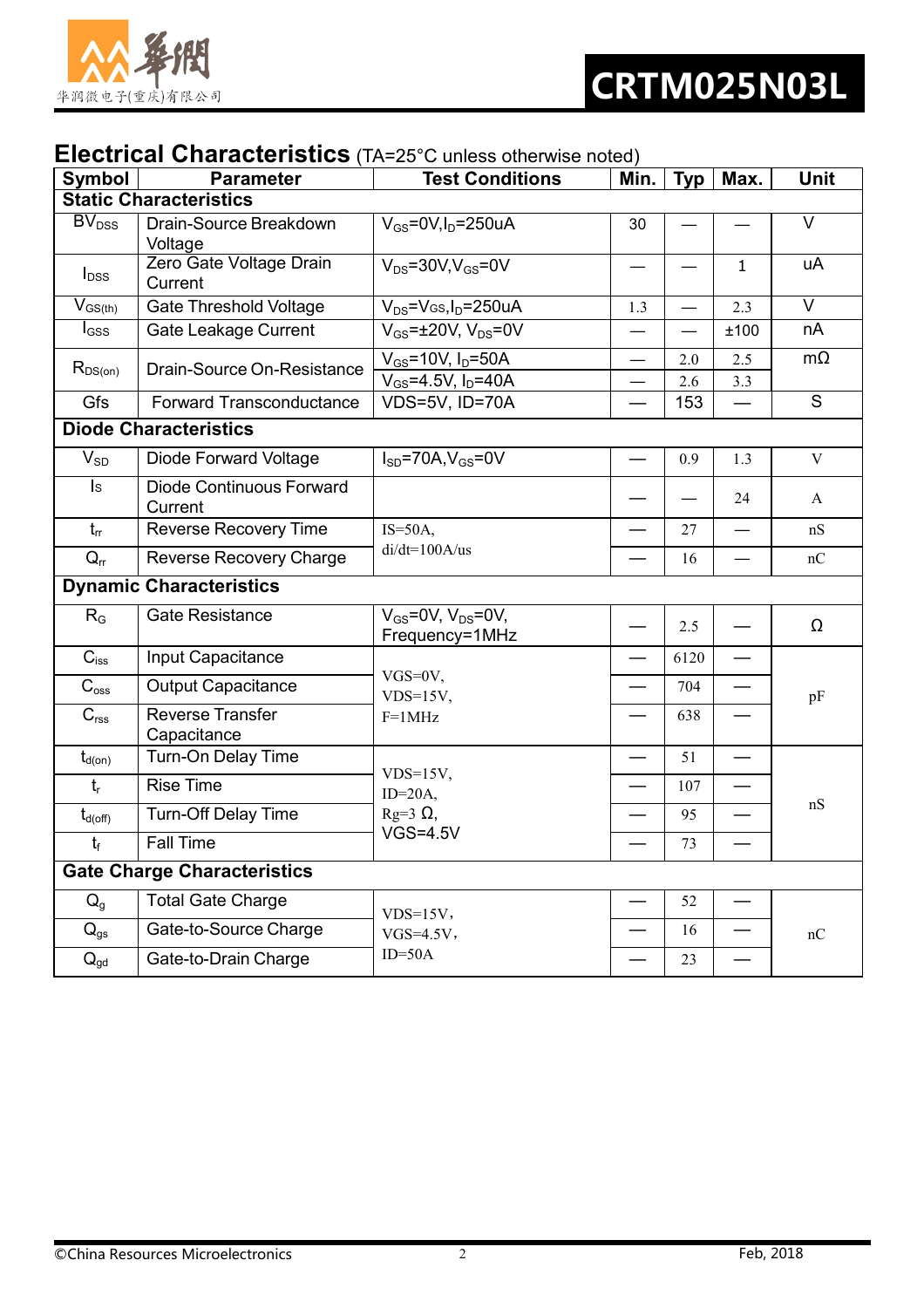

# **Typical Operating Characteristics**





**Figure 1. Typ. Output Characteristics Figure 2. Typ. Output Characteristics**



Figure 3. Transfer Characteristics **Figure 4. Gate Threshold Voltage Characteristics** 

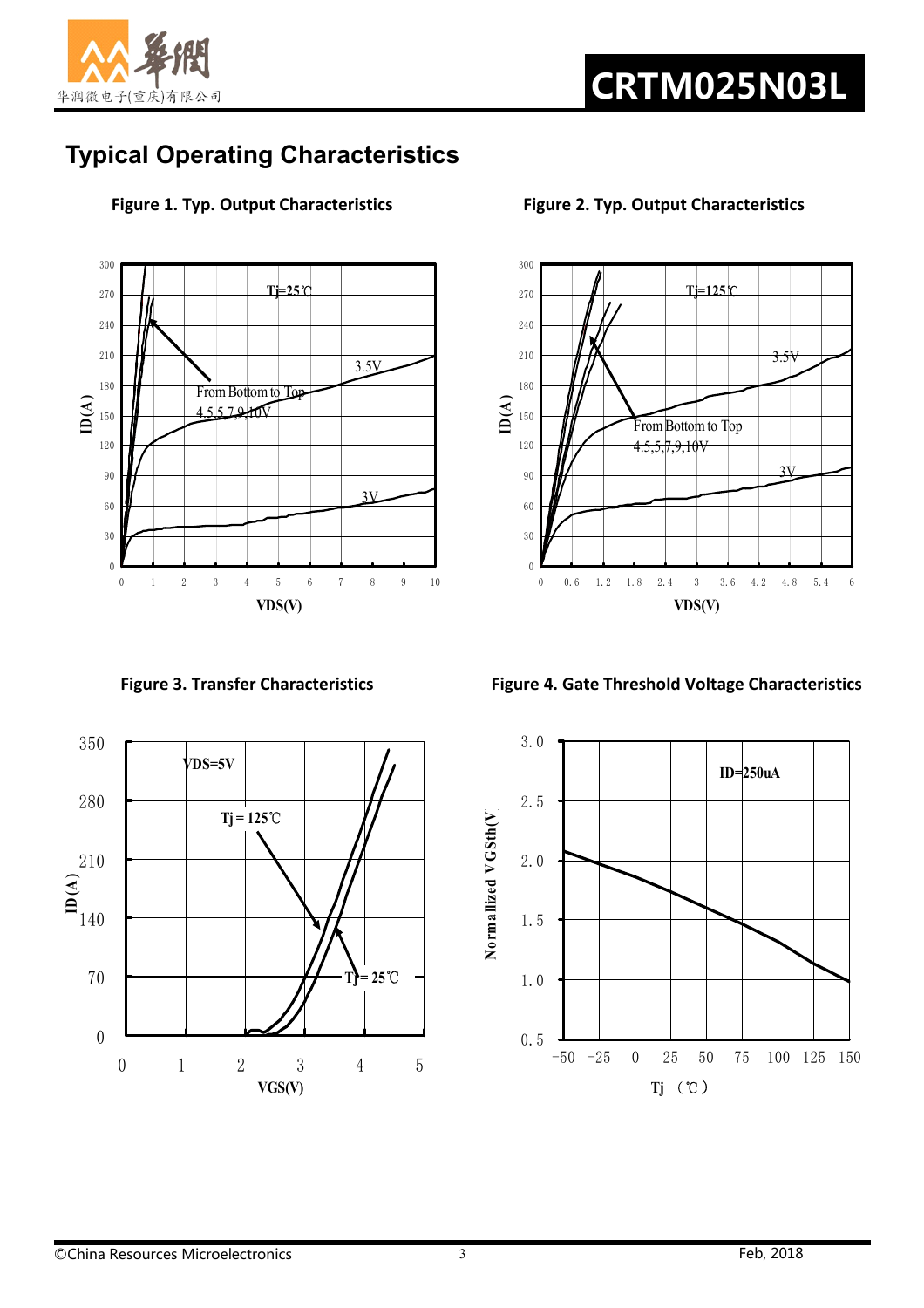

# **Typical Operating Characteristics**



**Figure 5. Rdson vs. Drain Current Characteristics Figure 6. Rdson vs. Junction Tem Characteristics**

Figure 7. Rdson vs. VGS Characteristics Figure 8. IS vs. VSD Characteristics





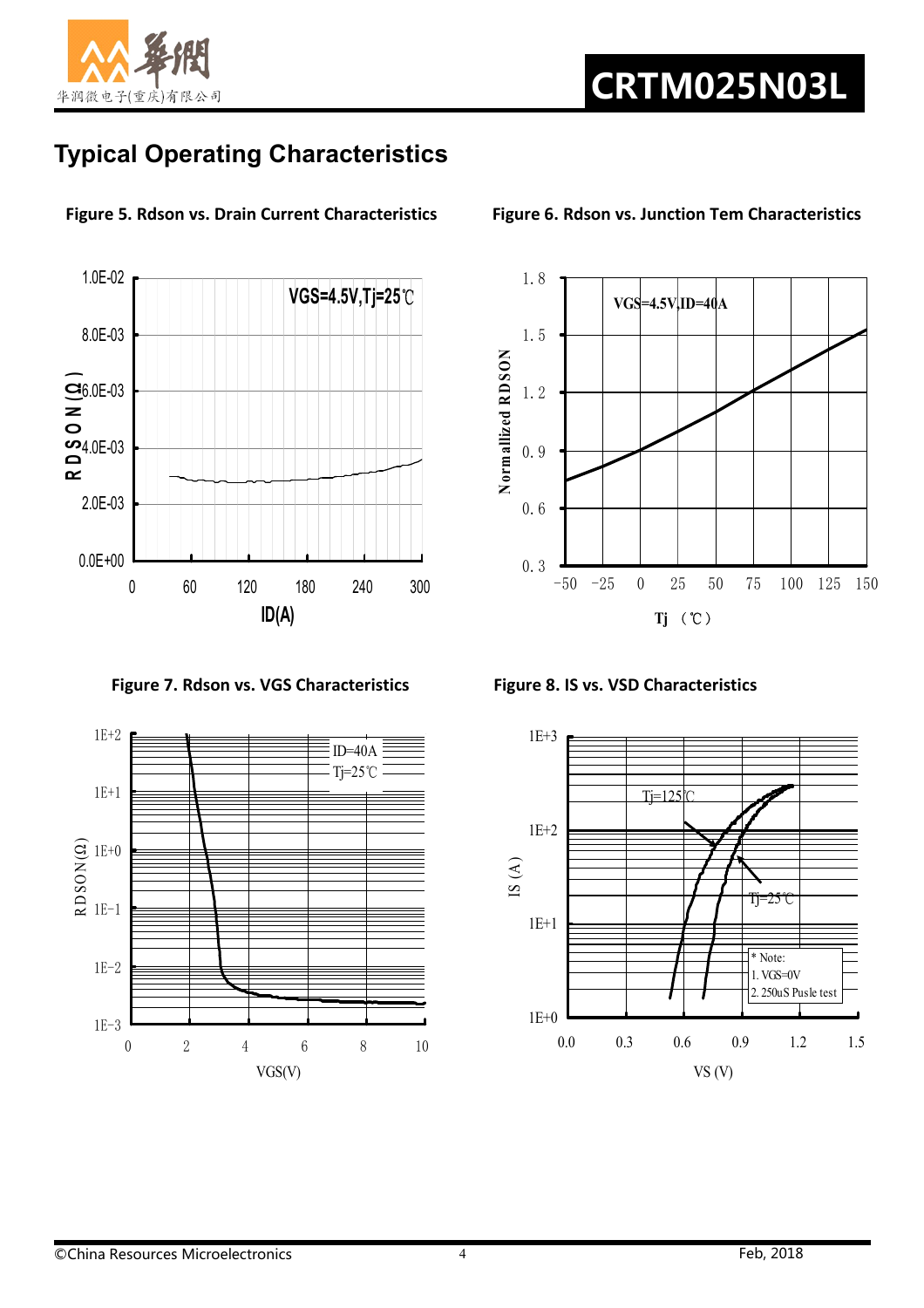

# **Typical Operating Characteristics**



**Figure 9. Gate Charge Characteristics Figure 10. Capacitance Characteristics**

**Figure 11. Thermal Resistance Characteristics Figure12 SOA <b>Figure12 SOA** 





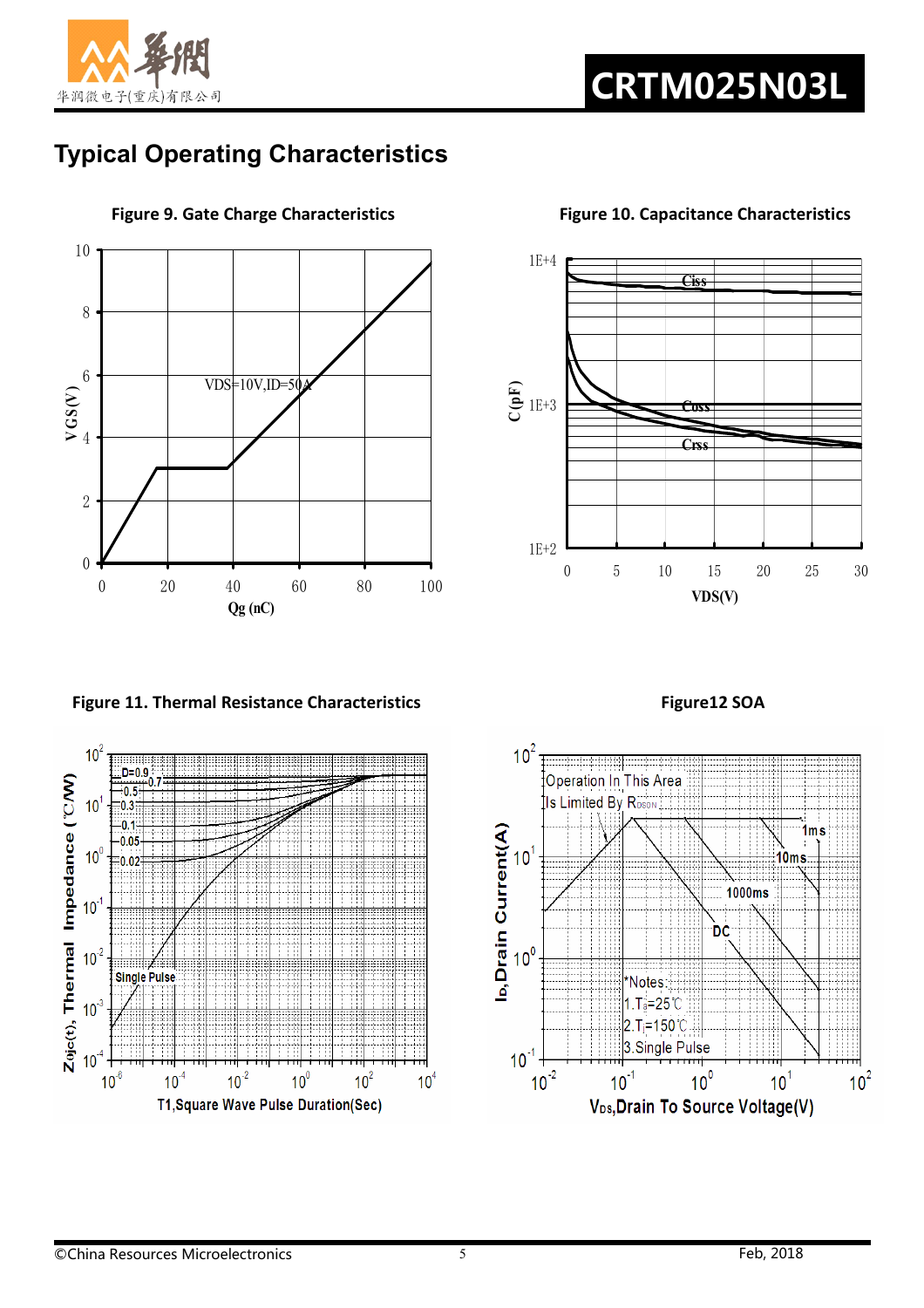